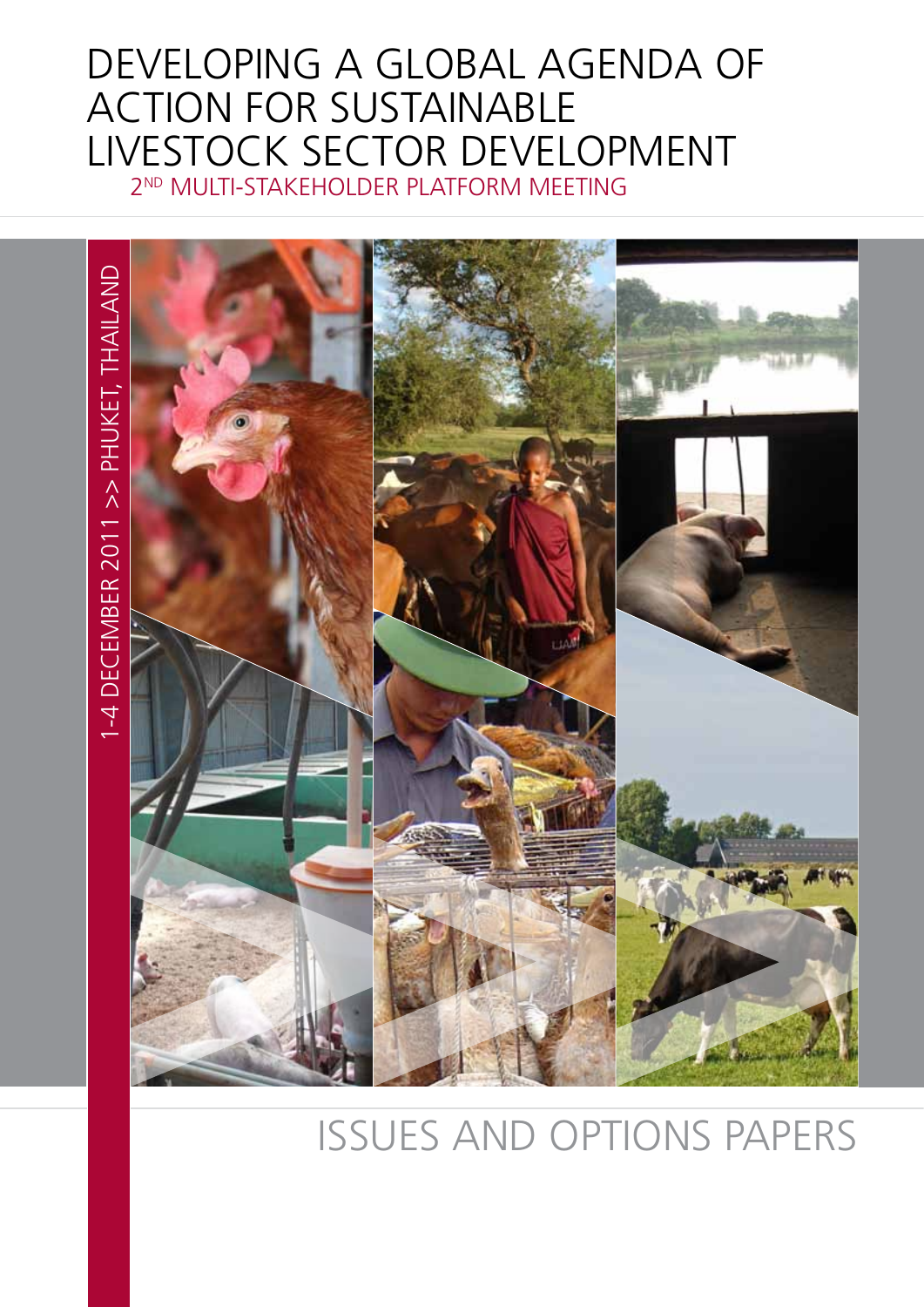The following document was prepared in response to the request from the Interim Preparatory Committee to the interim Secretariat to develop *Issues* and *Options* papers on three proposed thematic foci and on the oversight arrangements and form of the Global Agenda of Action.

These papers are inputs into the 2<sup>nd</sup> multi-stakeholder platform meeting in Phuket to stimulate and guide discussion – decisions on actual thematic foci and oversight arrangements will be taken by the meeting.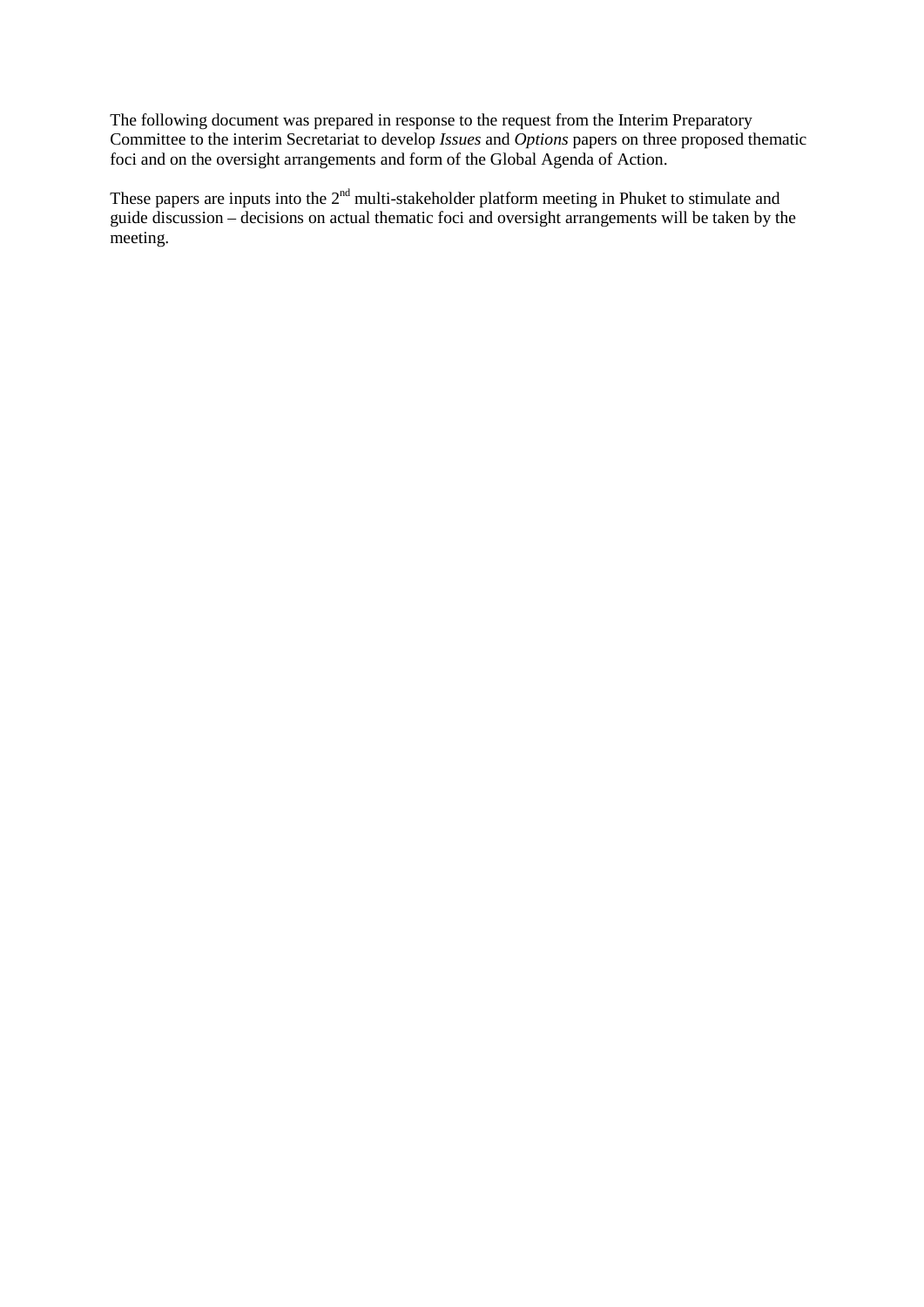# **Global Agenda of Action – Thematic Area 1 Greening livestock sector growth: closing the efficiency gap in natural resource use**

**Issue.** Increasing population and consumption are placing unprecedented demands on agriculture and natural resources. Global demand for meat is projected to increase by 85% from 2005/2007 to 2050 and this demand will have to be met from an increasingly scarce natural resource base. Consequently, the livestock must significantly increase its natural resource use efficiency to meet society's growing food and environmental needs.

**Definition.** Natural resource use efficiency is a measure of the amount of natural resource inputs used to produce a given quantity of output. This includes the quantity of use (e.g. hectares of land or litres of water) as well as changes in the quality of natural resource stocks (e.g. soil erosion, biodiversity loss, nutrient runoff).

**Basic facts/description of the issue.** The livestock production function comprises human-made inputs such as labor, capital, infrastructure and feed as well as natural resources such as water, land, air and biodiversity. All of the human-made inputs and some of the natural resource inputs (e.g. land and water) can be further categorized as conventional production inputs. Standard productivity programs and methods have tended to focus on improving and measuring the efficiency with which conventional production inputs are used. Natural resource efficiency can be enhanced by interventions that improve efficiency in the use of:

- 1. natural resources relative to human-made inputs, and<br>2. human-made and natural resources combined.
- human-made and natural resources combined.

Further, natural resource efficiency can be enhanced by technology that advances the performance of the world's most efficient producers, and/or by development and extension efforts to "close the efficiency gap" between the world's least and most efficient producers in similar agro-ecological conditions.

Historically, agricultural R&D has focused on improving productivity, or the efficiency with which conventional inputs are transformed into marketable outputs. This process, which is motivated at the producer level by profit maximization, has led to significant productivity improvements over the past half a century. Ludena et al. (2007) estimate that total factor productivity (TFP), which measures the efficiency with which all conventional inputs are transformed into outputs, increased at an annual rate of 1.1% for ruminants and 2.7% for non-ruminants, compared to 0.5% for crops between 1981-2000, globally. The study shows that developing countries as a group have been "catching up" to more efficient producers, assisted by the spread of technology, infrastructure development and credit. However, efficiency gaps do not automatically address themselves, especially in areas with poor market development and deficient infrastructure. For example, TFP growth in Sub Saharan Africa has only increased at an annual rate of 0.5% and 0.4% for ruminants and non ruminants, respectively, over the same period.

Natural resource efficiency can, in many cases, be enhanced by conventional productivity improvements. For example, the introduction of advanced genetics, feeding systems, animal health control and other technologies have enabled industrialized countries to reduce their overall land requirements for livestock by 20% while at the same time doubling total meat production, over the past four decades. Productivity gains can also dramatically reduce GHG emission intensities in ruminant based systems (FAO, 2010). Thus there is potential to substantially improve natural resource use efficiency by the transfer of technology and knowledge from the world's most to least efficient production systems. And doing so may allow the sector to reap a "double dividend" by enhancing producer profits and environmental outcomes.

However, improved productivity does not assure improved natural resource efficiency. A recent study on OECD agriculture has shown that while most countries have simultaneously enhanced their TFP and nutrient use efficiency between 1990 and 2003, some countries (Australia, USA, Canada, Portugal) have increased TFP but reduced their nutrient use efficiency over the same period (Coelli et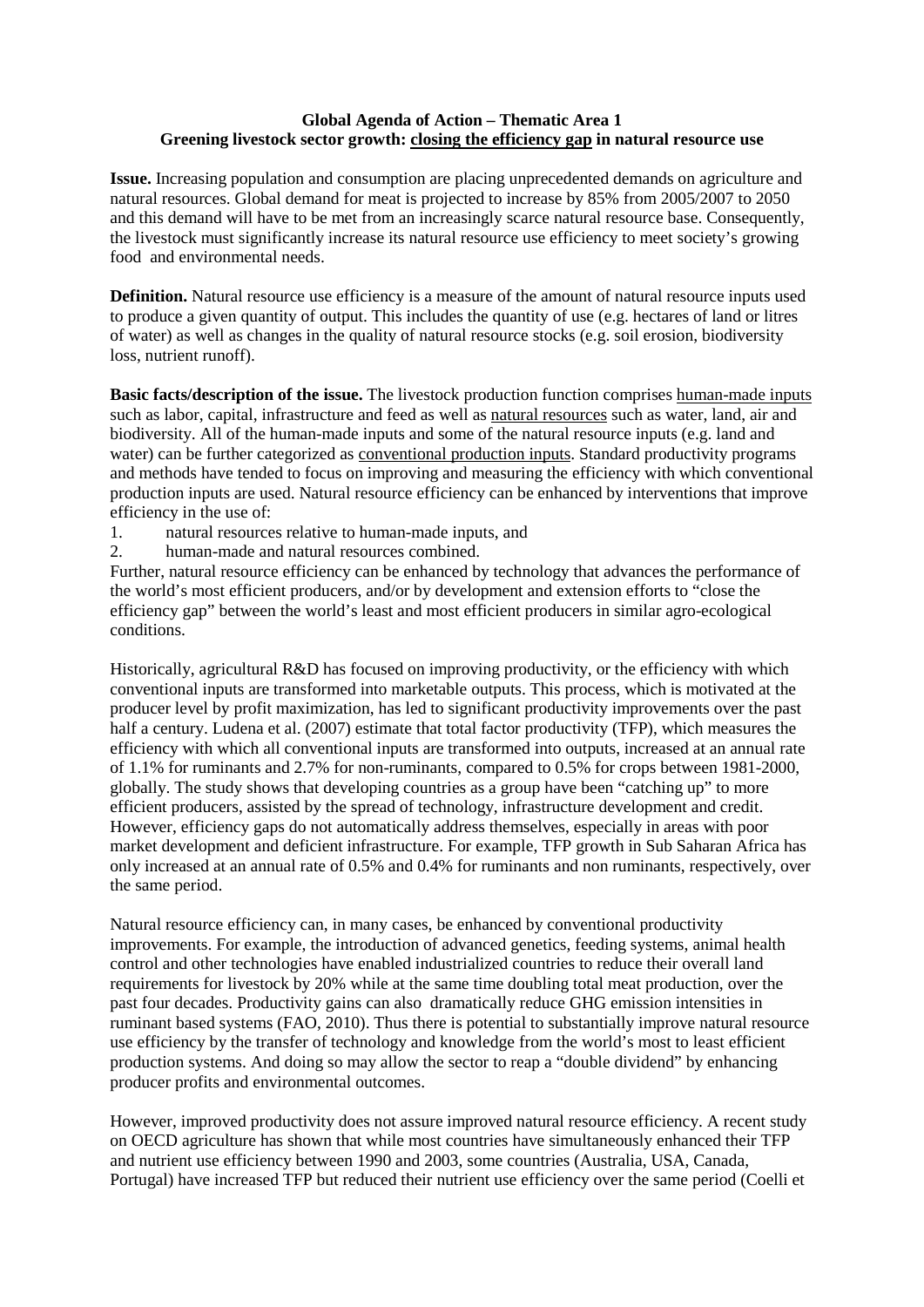al. 2009). Consequently, there may be situations where natural resource use efficiency improvements will reduce farm profitability.

To develop a strategy to enhance natural resource efficiency and at the same time increase profitability in the livestock sector, we need to understand the role of efficiency gains in the use of both conventional and natural resources. However, while staying cognizant of these important interactions, perhaps the Agenda can add most value by focusing on natural resources, given that , in the absence of market prices for valuable natural resources, agricultural R&D has focused almost exclusively on improving conventional productivity?

**Proposition.** Bearing in mind that the opportunities for enhancing natural resource use efficiency will vary significantly among regions and production systems, we hypothesize that environmental gains from bringing a large number of inefficient producers to an acceptable level are much larger than adjusting the performance of efficient producers to ever higher levels.

However, we would like feedback as to whether this is an accurate assumption which can be supported with empirical evidence? If we cannot support this claim is it due to lack of evidence, or because it is incorrect? If it is the former, then what type of information and analyses are required to improve our understanding of the issue?

**Scope/boundaries/scale.** Consensus is needed to establish practical livestock system boundaries for the framing and measurement of natural resource efficiency. The system boundary can be narrowly defined to only incorporate natural resource impacts that occur within the confines of the farm or, at the other extreme, it can be drawn very broadly using a life cycle approach to cover impacts associated with the entire food chain, including those associated with production of all inputs and with the processing, transport and marketing of all farm outputs.

One possible compromise, to keep the information requirements manageable while including the vast majority of natural resource impacts, is to include feed production and animal production? In addition to establishing an appropriate system boundary, we also need to reach agreement on the scope of natural resources to assess. While it would be ideal to include the full range of natural resources, we need to keep the assessment manageable and prioritize according which resource issues need to be addressed most urgently, and according to which we are likely to have the most success in addressing. To do this we need to establish a basis for ranking each natural resource. We may also give priority to measurable resource stocks/flows that can serve as proxies for a group of critical natural resources

Further consensus is needed on the scale of assessment. Should we focus on the farm scale or the agro-ecological system scale for each animal species or both? Or is there a more appropriate scale?

**Moving towards an objective statement.** Our objective statement needs to outline targets for natural resource use efficiency. But we first need to decide on the metrics/methods that should be used for this purpose. Can we rely on existing metrics/methods or do we need to develop new ones? Given the multitude of natural resources that are linked to livestock production, does it make more sense to use several metrics to individually represent each resource, or should we aim for a framework that can assess the use efficiency of several resources collectively? Below is a list of some currently available metrics/methods that could be used:

1. Yield gap assessment – this is typically used in crop science and it describes the difference between the actually attained yield and the potentially attainable yield in a given location. This partial measure of efficiency, which has not yet been applied to livestock, can help us to understand how much more output can be achieved from the current, or reduced, quantity of land.

2. Other partial indicators may include phytomass appropriation efficiency (i.e. estimates of total terrestrial phytomass necessary to produce a unit of food); land use efficiency (which as discussed above could serve as proxy for multiple natural resources); animal biomass efficiency (estimated be comparing the amount of off-take with the standing biomass of a herd – this may also serve as a proxy for multiple resources); nutrient use efficiency (based on the  $N & P$  balance of the farm system).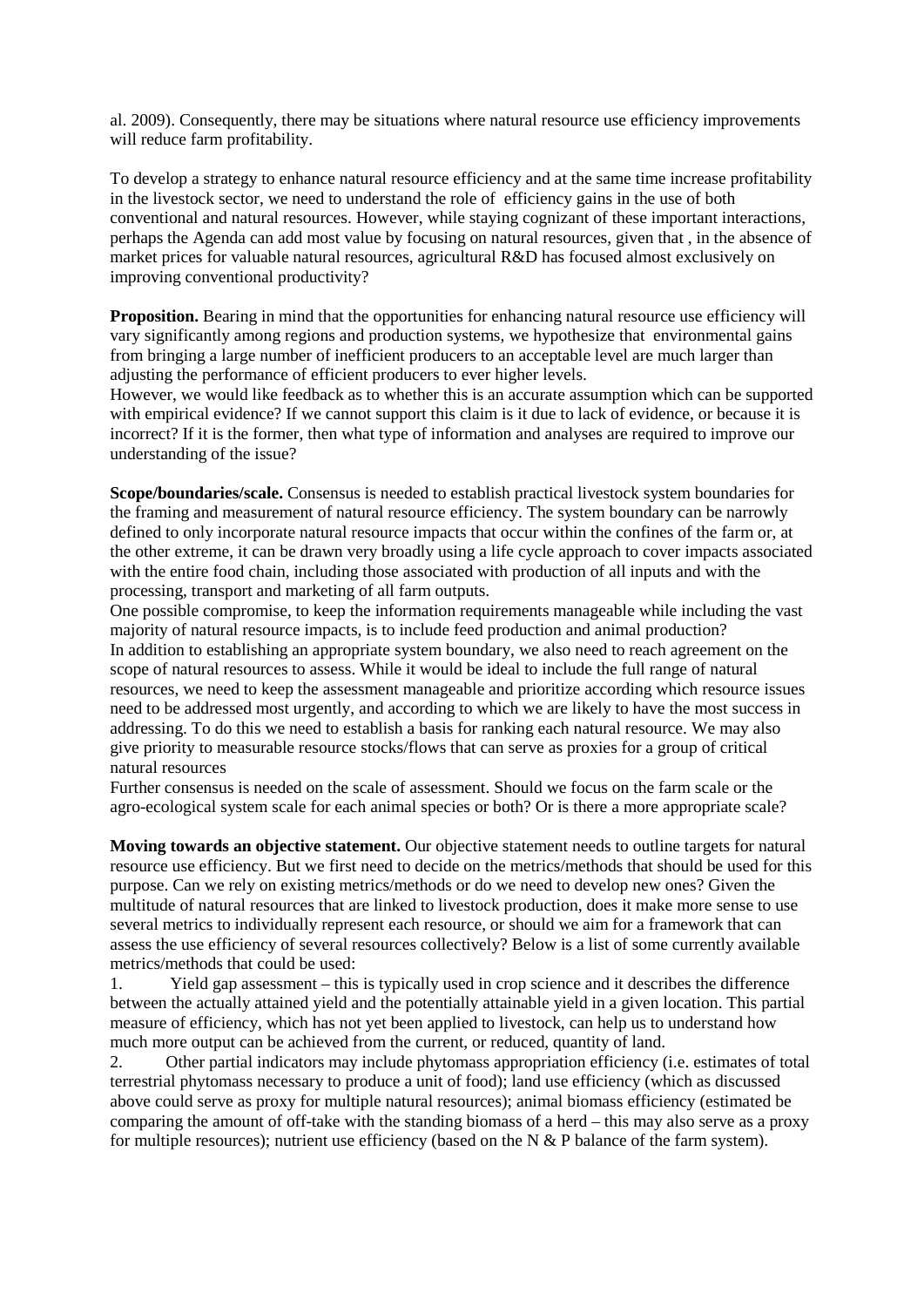3. A total factor productivity (TFP) framework extended to incorporate a broad range of natural resources and environmental indicators could provide a more comprehensive and robust framework for assessing natural resource use efficiency<br>4. Life cycle assessment (LCA), can be

Life cycle assessment (LCA), can be used to comprehensively assess natural resource impacts along the entire food chain, which can be expressed per unit of output. This approach can be applied to single or multiple natural resource uses.

As mentioned, the metrics selected to set targets in the eventual objective statement will depend on the methods used. For example, if we use an modified TFP framework, extended to incorporate nutrient use efficiency – we could base our target on the work of Coelli and Hoang (2009), who estimate that nutrient use efficiency can be improved by 47.4% by a combination of conventional productivity improvement, and from adjustments to the mix of inputs (based on their N and P contents) used. Are there simpler partial indicators such as land use and water use efficiency for example, that are still robust which could be more easily applied?

**Problem statement.** The livestock sector presently occupies 3.73 billion hectares globally: 3.38 billion of hectares are used as pastures and grazing land, while an additional 0.35 billion hectares are devoted to feed production. This represents about 30% of the earth's ice free land and around three quarters of total agricultural land. The efficiency of livestock production systems from a physical standpoint, and with regard to both human-made and natural resources, is neither well described nor well known. This has contributed to a deficiency in understanding the long run potential to reduce the sector resource requirements via efficiency improvements.

Most new agricultural lands arise through the clearing of forests, resulting in huge losses of environmental goods and services, including stored carbon, biodiversity, water and air quality regulation. Thus, the intensification of land use, through improving yields and represents one key strategy to minimize further deforestation and its attendant losses in natural resources. The potential for further sustained growth in crop yields is alleged to be gradually diminishing in several major producer countries, mainly because the exploitable gap between average farm yields and genetic potential is closing. An important question is whether this also holds true for livestock?

Projections by Wirsenius et al. (2010) go some way towards answering this question, by showing how an increase in global average feed-to-food conversion efficiency from 5.1% in the reference case to 6.2% in an improved productivity scenario, would correspond to a reduction in land use of 510 million hectares (or 13%) by 2030 compared to the reference case, and a 20% reduction in global feed use – with virtually all of the fall estimated to come from reduced grazing on grasslands and crop residues. The productivity growth needed to support these changes are well below the growth rates estimated to be possible by livestock specialists. This demonstrates the large reductions in land use that could be achieved via plausible productivity improvements, that are based on faster live weight gains, coupled with a faster transition toward higher land-use intensity in low and medium-income regions, with higher pasture productivity and a larger use of cultivated feeds of good nutritive quality.

As discussed, animal and land-based yields only provide a partial measure of natural resource use efficiency. And, in the absence of market prices for valuable natural resources, these resources have been omitted from standard efficiency and productivity analyses. This poses and couple of important problems that need to be resolved. Firstly, while it is widely accepted that the livestock sector is confronting production constraints from the growing scarcity of finite natural resources, there is still a paucity of quantitative data on these constraints. Secondly, there is no universally accepted framework for assessing the natural resource use efficiency, particularly for multiple natural resources. However, we know that to address the sector's dual requirement for increased production and better environmental outcomes (i.e. for green livestock growth) a methodology which can incorporate efficiency in the use of both priced production inputs and unpriced natural resource inputs into the same framework is essential. Because this will enable the profitability and the environmental performance of the sector to be addressed simultaneously – which again, is the key to devising a strategy for green livestock sector growth.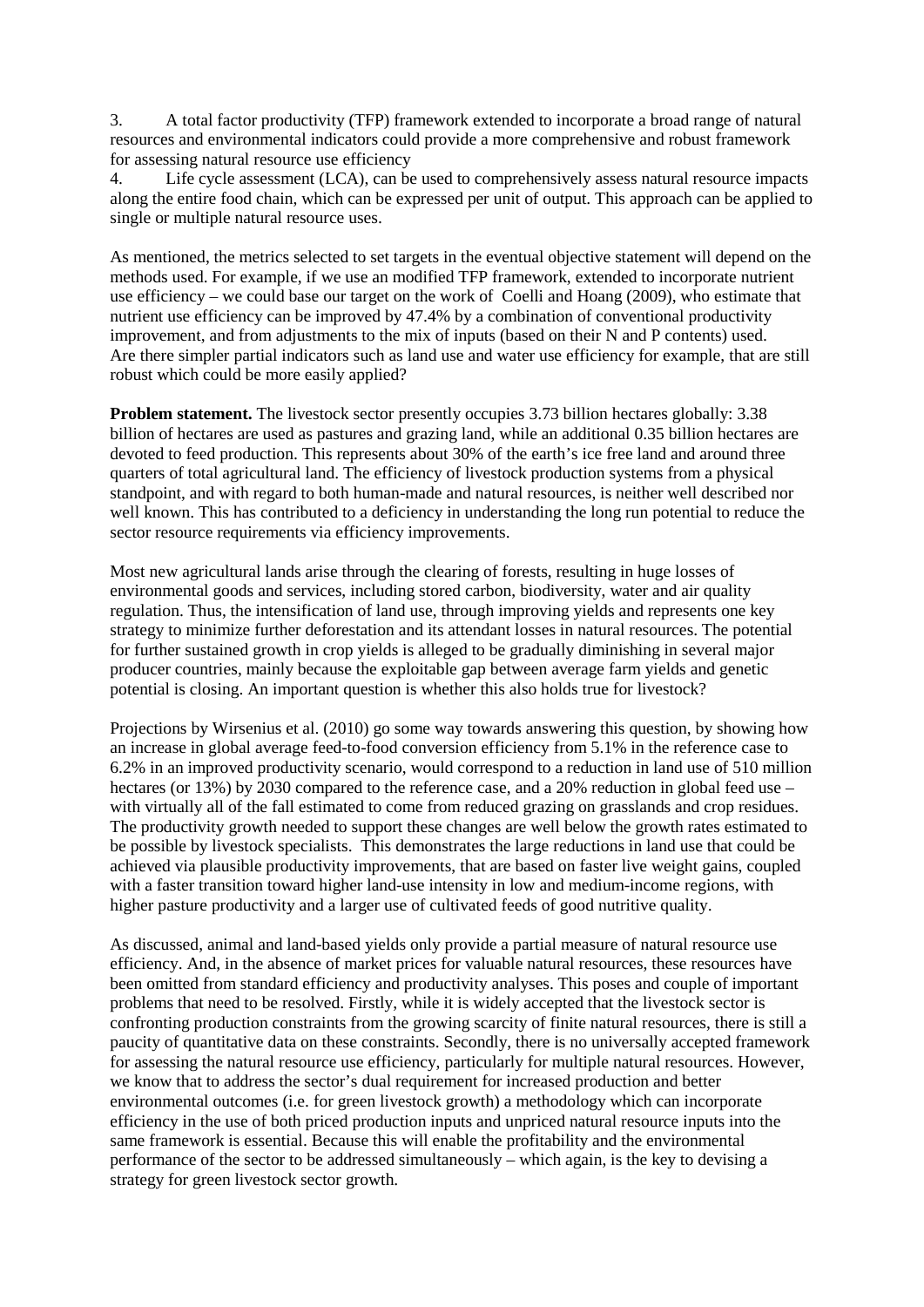#### **Proposed ACTIVITIES**

#### **Analysis/assessments of technical/economic/institutions**

Develop capacity to quantitatively evaluate and benchmark the environmental performance of different production systems and supply chains, and assess the potential natural resource use efficiency gains that can deliver both environmental and production benefits.

These assessments need to be complemented with cost benefit analyses for suitable policy interventions. Strategic analyses will also be needed to identify appropriate institutional arrangements to support these interventions.

#### **Information generation and sharing**

To be discussed

#### **Outreach/advocacy**

Possible links can be made with green growth agenda. Where the approach addresses GHG mitigation, links to UNFCCC intergovernmental processes could be established.

#### **Policy support**

To be discussed

#### **Piloting and capacity building**

Region-specific training and capacity building investments will be developed to facilitate the adoption and transfer of practices/technologies that enhance natural resource use efficiency, in different settings.

Pilot projects will be established in representative regions and subsectors where there: 1) are acute natural resource use constraints; 2) is a significant natural resource use efficiency gap between the most and least efficient producers and 3) is sufficient institutional capacity and technical expertise to support the interventions. Example include: peri-urban dairy production in Africa and South Asia, Pig production in Latin America and South East Asia.

#### **Mainstreaming/Up-scaling**

To be discussed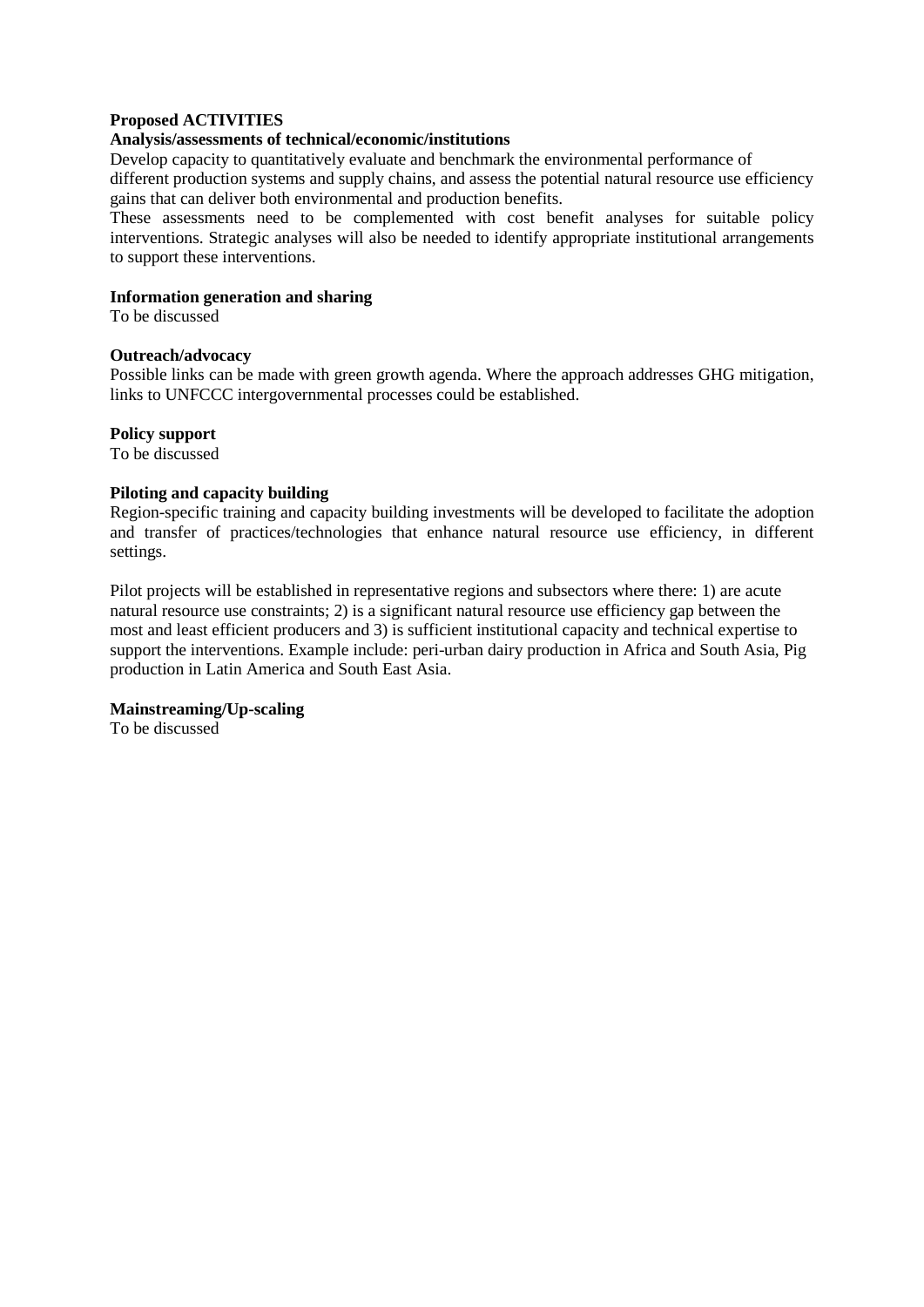#### **Global Agenda of Action – Thematic Area 2 Grassland soil carbon restoration: supporting soil carbon, ecosystem health and productivity restoration with climate finance**

**Issue.** Grassland degradation is a source of CO<sub>2</sub> emissions and biodiversity loss. It also reduces long term productivity and economic returns, and reduces the capacity of land holders to adapt to climate change. Grassland restoration and enhancement has the potential to address each of these issues and thus deliver mitigation, adaptation and producer livelihood benefits. Further, given that grassland restoration and enhancement has similar capacity as croplands and forestry to sequester carbon, there is great potential to support these actions with mitigation finance accessed through carbon markets. Presently, this vast potential remains untapped, mainly due to the absence of i) carbon accounting methodology that is affordable but sufficiently accurate to support credit creation and trade in carbon markets, and ii) an international program (e.g. as forestry has in UN REDD) to overcome these and other barriers, coordinate R&D and implementation.

**Definition.** Grassland soil carbon restoration includes any practices which increase soil carbon uptake or reduce carbon losses.

**Basic facts/description of the issue.** Grazing lands occupy 3.4 billion hectares (26% of the earth's ice free terrestrial surface) and are estimated to contain 343 billion tonnes of carbon, nearly 50% more than is stored in forests worldwide (FAO, 2010). Moreover, the total global potential to sequester carbon, by improving grassland practices or rehabilitating degraded grasslands is substantial – of the same order as that of cropland and forest carbon sequestration. Practices that sequester carbon in grasslands also tend to enhance resilience to climatic variability, and are thus likely to enhance longerterm adaptation to changing climates.

Institutional realities often lead to management practices that promote overgrazing, consequently a large share of grazing lands are suffering from degradation. Overgrazing reduces vegetation cover, exposing soils to water and wind erosion, which decreases their capacity to retain moisture and thus contributes to declining vegetation yields. This process of degradation oxidizes soil carbon, contributing to atmospheric  $CO<sub>2</sub>$  emissions.

Good grassland management can potentially reverse (historical) soil carbon losses and sequester substantial amounts of carbon in soils. The restoration and prevention of further degradation through the management of grazing intensities is the most widely applicable approach to enhancing grassland carbon stocks. In grasslands with sufficient productive potential, pasture intensification measures such as the sowing of improved and deeper rooted pasture species, fertilization and irrigation can also enhance soil carbon stocks. However, the intensification of grasslands is often infeasible and/or uneconomical in the arid and semi-arid rangelands that comprise much of the world's grasslands. Interventions to enhance soil carbon stocks generally improve soil moisture and nutrient retention in soils which can increase primary productivity, net economic returns and resilience to climate change. Practices that sequester carbon in grassland soils tend to maximize vegetative cover, reducing wind and water-induced erosion. Reducing sediment load increases water quality while reducing airborne particulate matter improves air quality. Sequestered carbon can also biodiversity conservation cobenefits.

Conant et al. (2001) estimate that improved grazing management leads to an increase of soil carbon stocks by an average of 1.3 tCO<sub>2</sub>-e ha<sup>-1</sup> yr<sup>-1</sup>. In the IPCC's Fourth Assessment Report, Smith et al. (2007) report slightly lower estimates of 0.81 and 0.13 tCO<sub>2</sub>-e ha<sup>-1</sup> yr<sup>-1</sup> for moist and dry grasslands, respectively. Globally, the technical mitigation potential from these measures are estimated to 1.5 GtCO<sub>2</sub>-eq or 84% of the livestock sectors' total mitigation potential. At a carbon price of 100  $\frac{6}{100}$   $\frac{100}{2}$ eq this quantity falls to  $0.81$  GtCO<sub>2</sub>-eq, which is around 30% of what can be achieved in the forestry sector at the same carbon price. The biophysical potential for soil carbon sequestration in grasslands is generally higher in the presence of moderate to heavy grassland degradation and sufficiently moist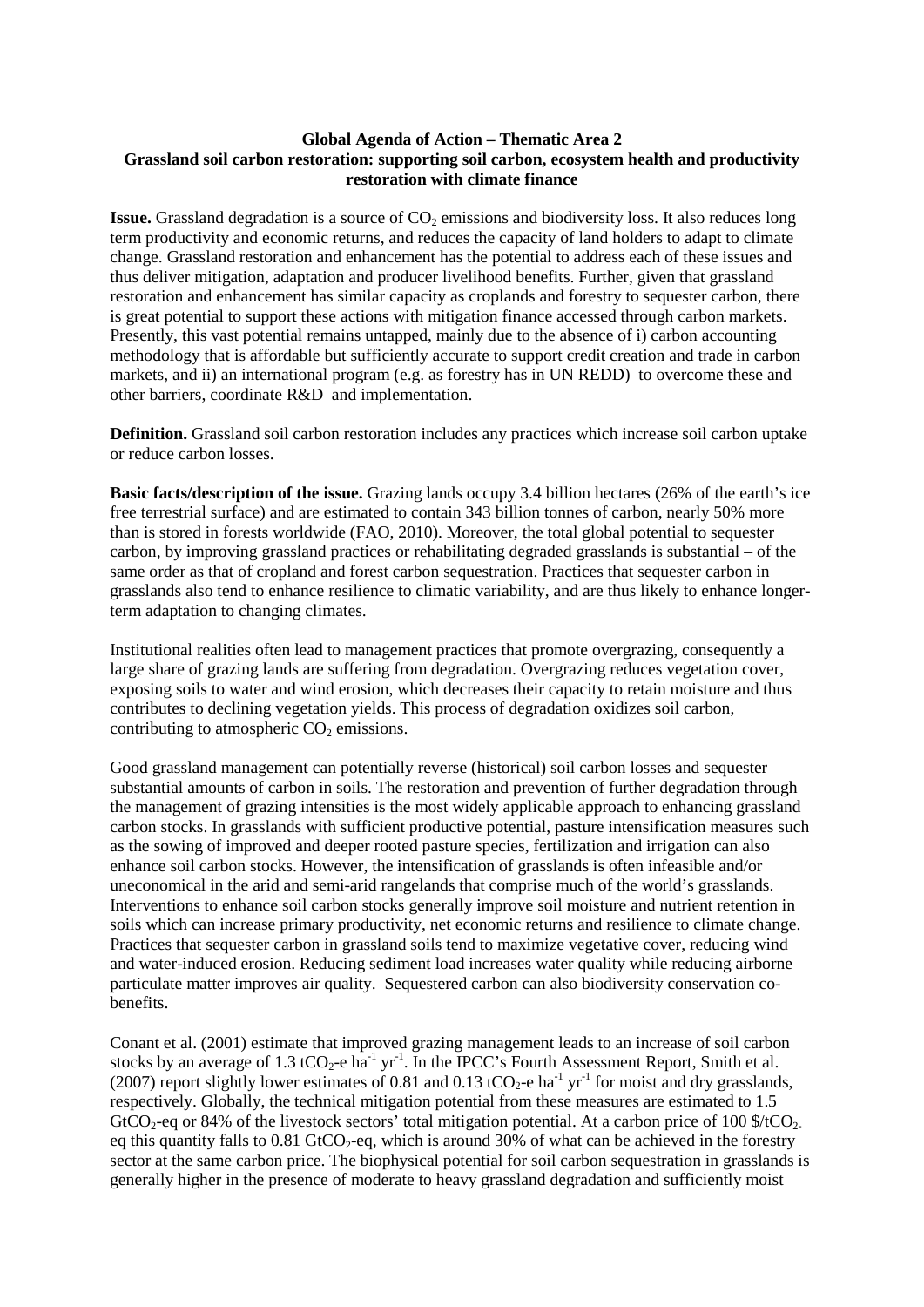climatic conditions. Regions with the greatest total sequestration potentials include East Africa, South America, East and Central Asia.

Investments in soil carbon sequestration can also be partially or completely remunerated through the creation and sale of carbon credits to carbon markets. This can help to diversify, augment and stabilize pastoralist incomes. However developing policies to encourage the adoption of practices that sequester carbon has several significant challenges, such as demonstrating additionality, addressing the potential for losses of sequestered carbon, and engaging smallholders and pastoralists with uncertain land tenure.

Foremost practical methods to measure sequestered carbon, which are affordable, but also sufficiently accurate for carbon markets, need to be developed. Presently, trade in agricultural soil carbon credits is in its infancy, and they are currently only eligible for trade on voluntary carbon markets, which offer much lower carbon prices relative to Kyoto-compliant markets. Until affordable methods that can measure soil carbon with sufficient accuracy for Kyoto-compliant markets, low carbon revenues will limit the uptake of soil carbon enhancing activities. This raises the issue of whether an alternative mechanism is needed for large scale uptake of these activities.

For example, in the forestry sector, which has the potential to supply a larger but still comparable amount of mitigation, the UN-REDD programme for Reducing Emissions from Deforestation and forest Degradation (REDD) in developing countries, was launched in 2008 to implement national REDD+ strategies and create value for carbon stored in forests. It is predicted that financial flows (donations by Annex I countries) for mitigation from REDD+ could reach up to US\$30 billion a year. Given that grasslands have the potential to sequester almost one third of what can be achieved in forestry, one could argue that there is an urgent need for the development of a similar programme to manage financial support and coordinate the implementation of grassland restoration measures, globally.

**Proposition.** We expect that a significant share of grasslands' mitigation potential could be realised at current/expected carbon market prices, particularly in high potential grasslands of East Africa, South America, East and Central Asia.

Perhaps the approaches can be used to achieve this goal. First is to facilitate access to growing carbon markets by supporting the development to practical and affordable carbon accounting methodologies that are sufficiently accurate for carbon markets, and the development of institutional capacity for coordination, monitoring, enforcement required to support carbon credit creation and trading. The second approach, while still reliant on practical/affordable accounting methodologies, recognises the limitations of carbon markets and would involve developing an international programme/initiative to promote soil C sequestration in grasslands by overcoming these and other barriers, and by generating alternative financial resources.

Is this a reasonable summary of the approaches needed? Are they achievable and if so on what scale? Are there additional elements that need to be added to these broad approaches, or should would be focussing on a different approach altogether.

**Scope/boundaries/scale.** Because soil C sequestration potential in grazing lands is largely a function of recovery from overgrazing, we propose to focus primarily on interventions in grasslands with medium to heavy degradation, in regions where is sufficient moisture and large mitigation potentials (e.g. East Africa, South America, East and Central Asia).

While soil C would be the main environmental good that is targeted, a broad range of environmental goods and services that are closely linked with soil C sequestration (e.g. biodiversity, erosion control & sediment/nutrient runoff, water quality etc.) will also be considered.

Socioeconomic and food security impacts will also be investigated. In particular, direct income benefits to landholders and other groups involved in supporting soil C interventions (e.g. contractors, labourers, scientists, technical advisors). Given that many livestock producers consume much of their output, non-cash benefits in the form of own consumption will be also be explored. Further, we will also focus on community mechanisms and other institutional innovation, used in grassland restoration actions, required to strengthen communities' capacities to implement and monitor sustainable development in the long-term.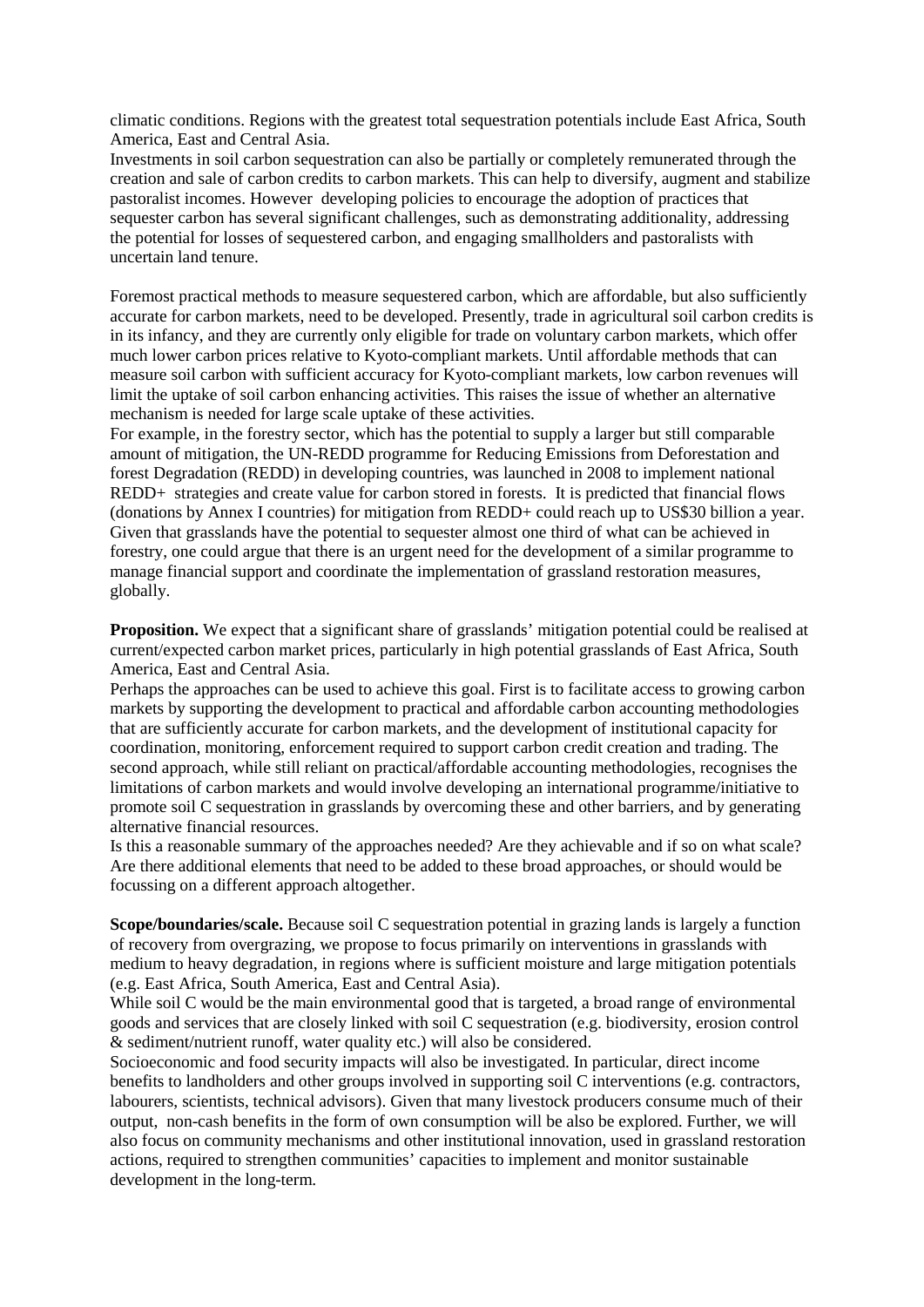**Moving towards an objective statement.** On the basis of additional research to ascertain the economic, environmental and social costs and benefits, of range restoration and improvement, we propose to set global and regional targets. For example, a global target may be: fulfil 25% of grasslands global annual soil C sequestration potential, from restoring degraded grasslands, by 2025. Is this a reasonable target? How much further research is needed to determine appropriate targets and to what extent would targets need to be regionally differentiated?

**Problem statement.** Grasslands are estimated to contain 343 billion tonnes of carbon, nearly 50% more than is stored in forests worldwide (FAO, 2010), and their global potential to sequester carbon is of the same order as that of croplands and forests. To-date very little has been done or planned to realize this massive potential. As outlined, This largely due to the absence of i) carbon accounting methodology that is affordable but sufficiently accurate to support credit creation and trade in carbon markets, and ii) an international program/initiative to overcome these and other barriers, and to coordinate R&D and implementation

The first of these issues is partly being addressed by the development of grassland carbon accounting methodologies, including the recent methodology submission to the Verified Carbon Standard (VCS) by FAO. Nevertheless, once approved the application of such a methodology to any particular region will involve the collection of substantial biophysical data and the development and implementation of grassland management plans. Moreover, there are significant monitoring and enforcement challenges associated with protecting and ensuring the permanence of soil C stocks. Consequently, interventions to sequester and measure soil C will only be affordable in grasslands with relatively large sequestration potential. Moreover, carbon markets are only likely to be able to fund a limited fraction of this potential; trade in the voluntary carbon market is still very thin, with a total transaction volume of 94 million tCO<sub>2</sub>-eq in 2009, for all mitigation sources (of which grassland projects comprise a small fraction), which is tiny compared to grasslands total annual mitigation potential of  $1,465$  million tCO<sub>2</sub>eq. While carbon markets are expected to grow significantly over time, other avenues for financing including the World Bank Climate Investment Funds, as well as the financial mechanisms that are expected to evolve from the Green Climate Fund (GCF); which is being proposed by Parties to the UNFCCC as a mechanism for mobilizing the proposed \$30 billion available immediately as "fast track" funds and the \$100 billion by 2020, pledged by higher income countries in Copenhagen and Cancun. One possible way these finances can be accessed may be through the development of Nationally Appropriate Mitigation Actions (NAMAs).

Institutional and policy design issues in collectively managing natural resources are another key challenge, as the tenure systems in much of the worlds grazing lands fall between a continuum of open access and common property. Around 987 million or 70% of the world's 1.4 billion "extreme poor" depend on livestock. Of these around 301 million are in grazing only systems, many of which comprise pastoralists in poor countries (e.g. in the Horn of Africa and the Sahel) (FAO, 2010). While there is significant soil C sequestration potential in some of these regions (e.g. in the Ethiopian highlands), finding the right blend of policies and institutions to capitalize on this potential is a major challenge.

In the absence of effective collective action, individuals have incentives both to overexploit and to under-invest in pasture resources. While no doubt challenging, a well-designed carbon sequestration payment program can improve incentives to undertake collective action. This requires the development of a community-based management framework in which pastoralists are rewarded for their collective efforts to generate public goods in terms of soil C, increased biodiversity, reduced soil erosion, and increased biomass. These benefits depend on compliance mechanisms that ensure everyone abides by new limits, without incurring prohibitively high enforcement costs. Communitybased monitoring mechanisms offer one avenue for minimizing these costs. Moreover, the development of communal tenure institutions to facilitate the transition from open access towards more secure forms of land tenure, including common property regimes, will greatly improve the ease and efficiency with which carbon (and other environmental good and service) revenues can be generated and allocated among herders. Further, grassland restoration projects in traditional pastoralist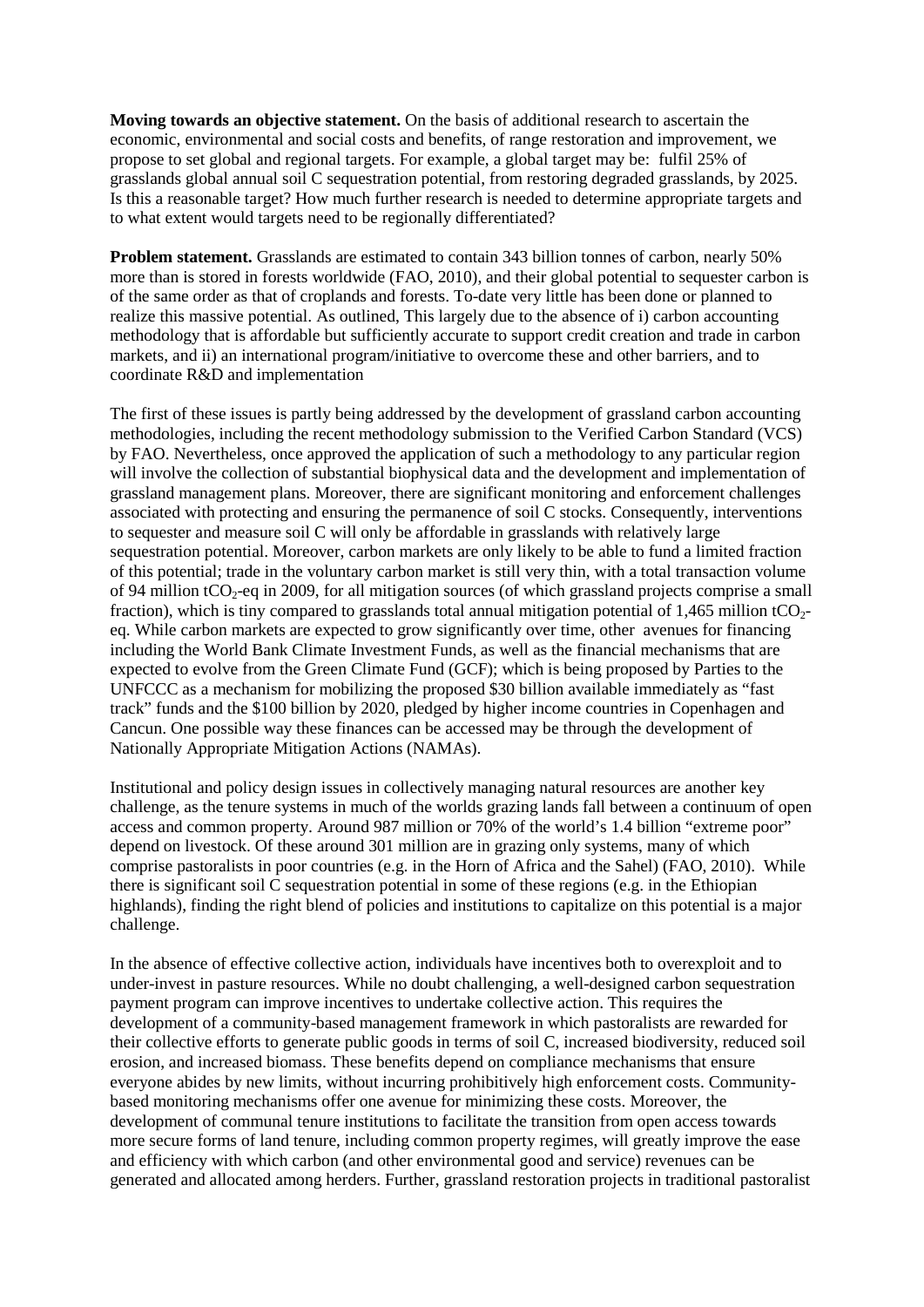regions must also be sensitive to the multi-functionality, from a livelihood perspective, of grazing systems. In these cases environmental goods and services may not only have to be traded off with livestock income, but also with production of fuel, draught power, fertilizer and building materials.

# **ACTIVITIES**

#### **Analysis/assessments of technical/economic/institutions**

Develop a Capacity to conduct strategic analyses to:

- quantify the technical soil carbon sequestration potential, and associated environmental cobenefits in grasslands, globally.
- estimate the costs and potential benefits (e.g. carbon credit revenues, productivity gains) of carbon mitigation .
- identify technical, socio-economic, institutional and other barriers to adoption, and develop solutions to build capacity and overcome these barriers.

#### **Information generation and sharing**

From the above, region-specific investment strategies will be developed. This will include a proposal for a collaborative international programme to raise and coordinate financing for grassland mitigation actions (similar to the UN REDD programme developed for forestry).

# **Outreach/advocacy & Policy support**

The programme will be promoted in future sessions of the UNFCCC conferences of the parties (COP), particularly sessions within the Ad Hoc Working Group on Long-term Cooperative Action under the Convention (AWG-LCA), which provides the official avenue for the inclusion of agricultural soil carbon measures in Kyoto-compliant market mechanisms.

# **Piloting and Capacity building**

Along with building capacity of land holders to manage grasslands more sustainably, improving institutional capacity is critical, as the provision of carbon marketing infrastructure requires astute governance, coordination, monitoring, and enforcement. Developing strategies and links to sources of climate change mitigation finance that can be tailored to fit the needs of rangelands producers is also needed, with relatively little experience on the ground so far.

To enhance the evidence base on the mitigation potential and cost effectiveness of sustainable grassland practices, pilot projects will be established in each of the regions estimated to have the greatest potential, including East Africa, South America, East and Central Asia.

#### **Mainstreaming/Up-scaling**

An international program/initiative will be developed to promote the uptake of grassland restoration measures through marketing and advocacy, but also by coordinating research efforts to support the identification and implementation of grassland restoration in grassland areas with high and cost effective soil C sequestration potential. The initiative also will draw lessons from piloting activities and analysis, to provide guidance on the validation of project proposals, and it would also support the development of appropriate institutional arrangements which are fundamental for the successful upscaling and mainstreaming of grassland restoration. Some favourable institutional arrangements include effective extension services for the adoption of new practices and technologies; efficient coordination with government land use plans; and the provision of host country measurement monitoring and verification services.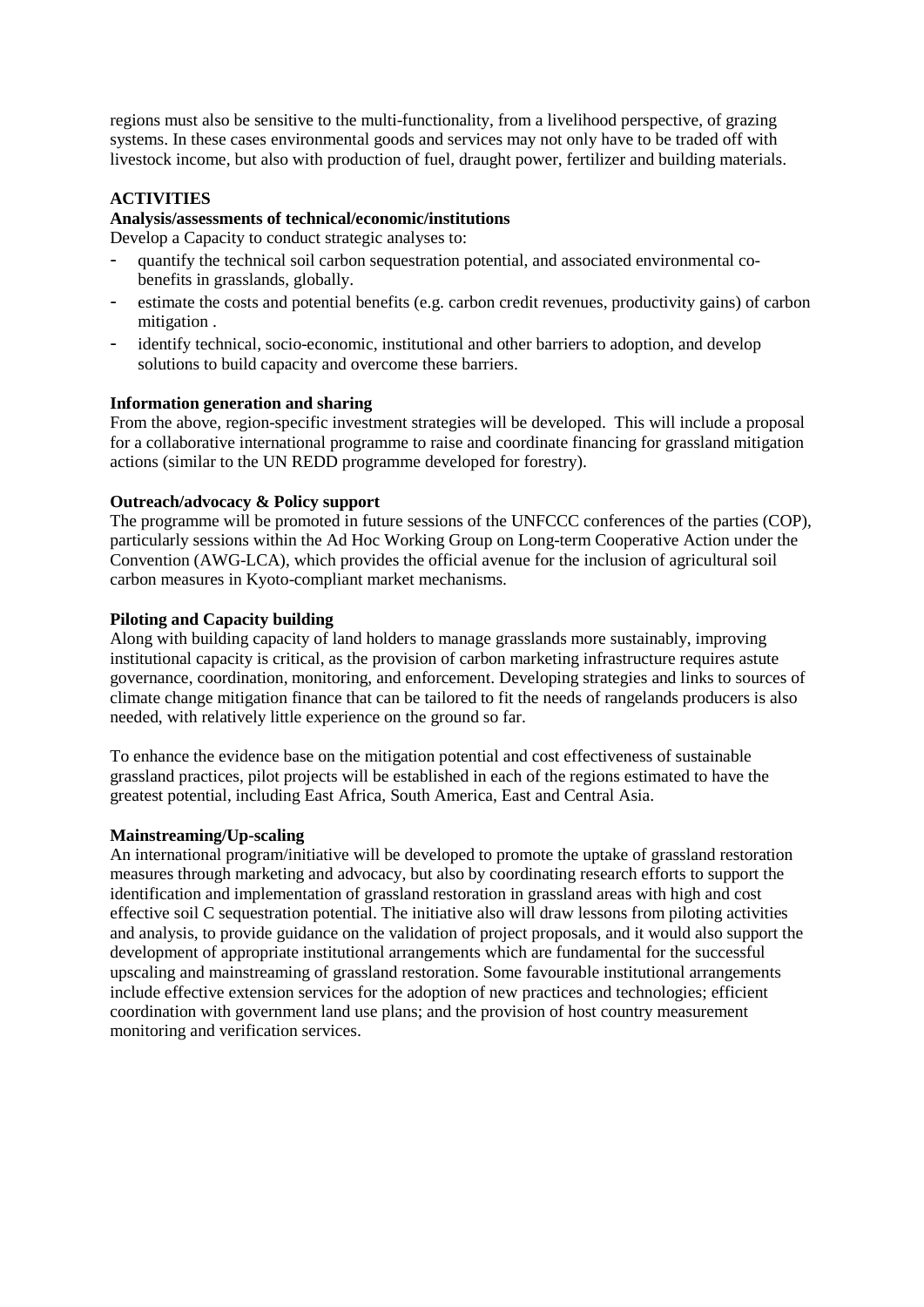# **Global Agenda of Action – thematic area 3 Zero discharge: towards full recovery of nutrient and energy from animal manure**

**Issue.** Discharge of animal manure into the environment causes pollution of soils and water resources, as well as the emission of noxious gases. This result in public health risks (e.g. waterborne diseases), biodiversity losses and economic losses (e.g. water treatment costs). The issue is particularly acute where large number of animals are geographically concentrated and not connected to land where manure can be applied.

**Definition.** Nutrient and energy recovery encompasses any activity that uses the nutrients or energy embedded in animal manure. These include: direct use as fertilizer on crops or fishponds, processing into compost or compound fertilizers, use as a substrate in anaerobic digesters (biogas production), or a combination of these.

**Basic facts and description of the issue.** Total amounts of nutrients (N, P and K) in livestock excreta are as large or larger than the total amounts of N, P and K in synthetic fertilizers used annually. Improved animal diets and feed conversion ratios can contribute to reducing the share of nutrient available in feed that are excreted by animals (cf. note on Thematic Area 1). The nature of biological process by which animals convert feed into energy and body mass will however always result in the excretion of a significant share of the ingested nutrients. Between 50 to 90 percent of the nutrients contained in feed are not transformed into livestock products but turn up in manure. No more than 40 percent of N ingested by a dairy cow is retained in milk. In a similar way, about 20 to 30 percent of the dietary energy contained in feed is not digested by animals.

Traditional pastoral and mixed systems have since long used nutrient and organic matter in manure, as an input to agriculture or fuel. Recycling livestock manure is however particularly difficult when livestock production is concentrated in certain locations, limiting the opportunities to apply manure to crop land. Such concentration occurs because costs can be reduced by locating close to consumption centers and supplies of feed, or within the operational area of the required support industries. Most countries have experienced such geographic clustering, and struggle to manage the environmental consequences.

Impacts related to manure management are poised to grow, as confined livestock production expands rapidly and continues to concentrate in geographically limited areas. Inadequately handled manure causes nutrient (mainly N and P) runoff and leaching in both surface and ground water systems. Livestock manure also emits greenhouse gas (GHG), especially when stored in uncovered deep (anaerobic) lagoons and applied to land. Pig and dairy production are the main concern as they generate liquid manures or slurry which are difficult to manage. Slurry is often either directly discharged into open waters causing water pollution, spread on agricultural land in addition to chemical fertilizers, causing nutrient overloads, or is stored in permeable deep lagoons causing methane emissions and leaching.

**Proposition.** Technical options exist to recover nutrients and energy from manure but the economics of their adoption vary greatly with production systems and access to land, from net costs to net benefits. A zero discharge programme would need to be driven by the private sector through voluntary commitments, supported by public policies. To lower adoption costs, policies need to ensure that livestock densities within any particular area are kept within the absorptive capacity of available land. We need to better understand the reasons for industry agglomeration, and the policy tools which can balance geographic distribution. Technical and policy guidelines need to be developed, technologies be transferred and capacities developed.

*Does this proposition receive the support of the Platform? Shall it be refocused on end-of the pipe manure management options (e.g. nutrient removal, anaerobic digestion)? What shall the relative roles of private and public sector be?*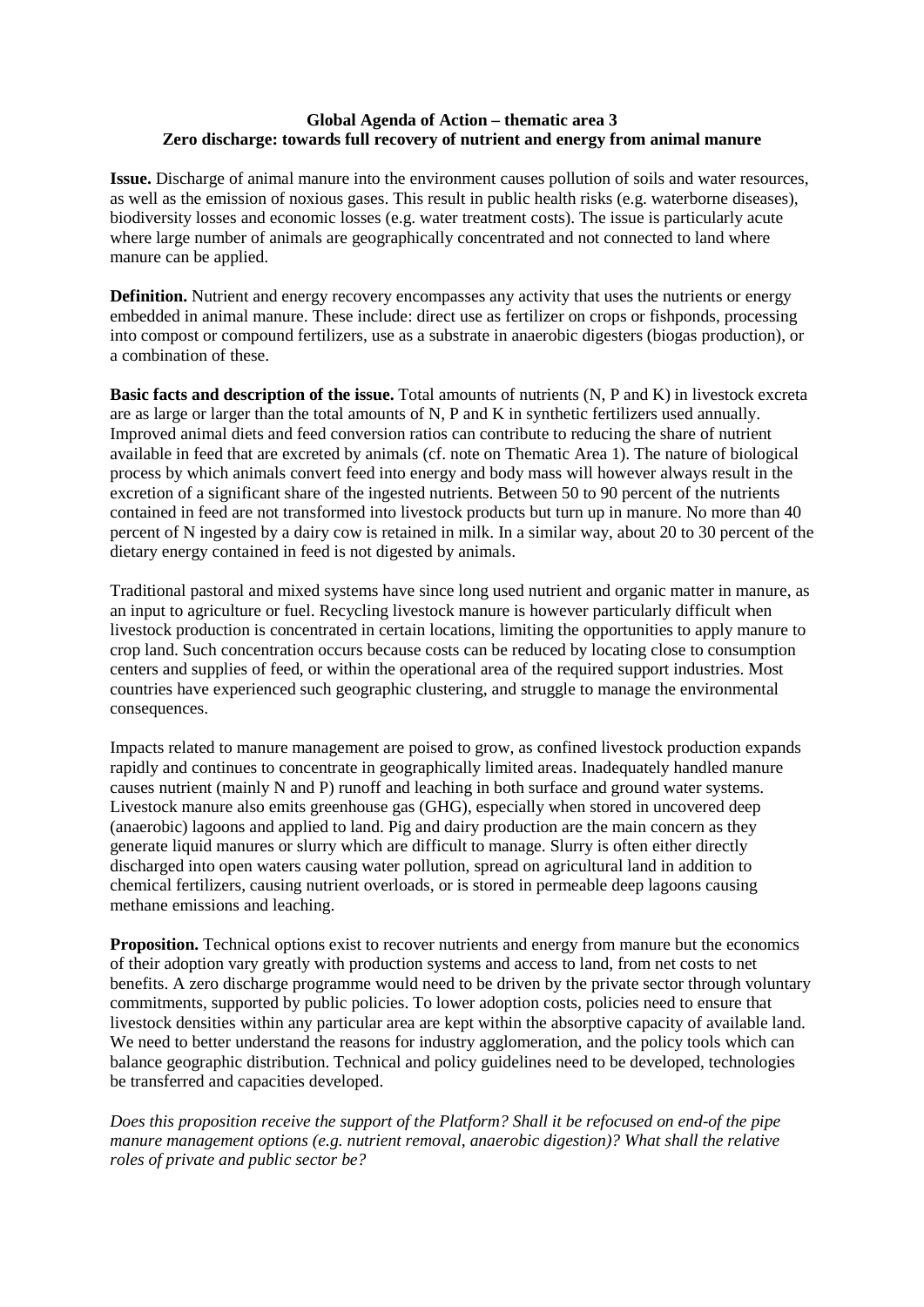**Scope, boundaries and scale.** The primary target of the theme are medium to large intensive production units, where most of the production growth is expected to take place. Large number of small scale production concentrated in a limited geographical area (e.g. specialized livestock production villages found for example in Southeast Asia) can represent a substantial source of pollution but would not initially be the focus of the theme given the high transaction costs associated with addressing numerous producers.

*Does this target group allow for optimal cost effectiveness of the GAA? How does it affect social and equity issues? Which species should receive priority attention (e.g. pig and dairy)?*

**Moving toward an objective statement.** GHG emissions and nutrient loads are reduced through the recovery of energy and nutrients from animal manure. Cost-effective practices are adopted to prevent direct manure discharge into the environment or storage in uncovered deep ( $> 3m$ ) manure lagoons.

*Consensus is needed for the further development of such statement and in particular: the possibility to meet the target within the timeframe of the GAA and the need to narrow down the production systems and types of production units targeted in this Thematic Area.*

**Problem statement.** Experience from previous projects and initiatives, including the GEF funded Livestock Waste Management in South East Asia project, show that awareness and technology are not the main constraints to improving animal manure management. In fact, technologies related to nutrient recycling (i.e., manure collection, storage, composting, drying, crop application) and energy recovery (anaerobic digestion) are widely known, although the level of expertise and dissemination vary from country to country.

Under growing pressure from civil society, governments are taking action to mitigate impacts but policy interventions are generally ineffective. Policies are based on a limited assessment of current practices and a poor understanding of the costs farmers have to bear in order to comply with mitigation regulations that are not tailored to farm structure and investment capacity. Furthermore, some countries have derived their policy frameworks for livestock from environmental policies addressing industrial waste, which are of a different composition and generally not adapted to energy and nutrient recovery.

Because enforcement of new policies is sensitive, and because environmental regulations can have a wider effect than the strict environmental issue they intend to tackle, there is a need to analyse their consequences. In particular, environmental policies will affect farmer's income and labor demand, with some consequences on rural development. To be effective, policies must be designed, targeted and phased in such a way that farmers are capable to gradually adopt new farm practices (and technologies) over time without too disruptive shocks in both, the financial and technical management of production units. Determining the consequences of environmental policies across different areas and farm structure is an important part of the policy process which must involve producers and civil society organizations.

Furthermore, there is a need to assess and control leakage: livestock production may move away from countries implementing stringent environmental policies to "pollution havens" where no such regulations are in place. The obvious reluctance to engage in practices that may harm sector and national competitiveness has limited progress.

#### **Proposed activities**

#### *1. Strategic analyses - (including policy and institutional analyses, methodology and investment guidelines)*

Build a Task Force for analysis and development. A task Force is created, with a central hub and a network of experts and partner institutions in the area of economics, political science, law, land planning, public health and waste management. Focus areas include:

cost effectiveness of manure management practices;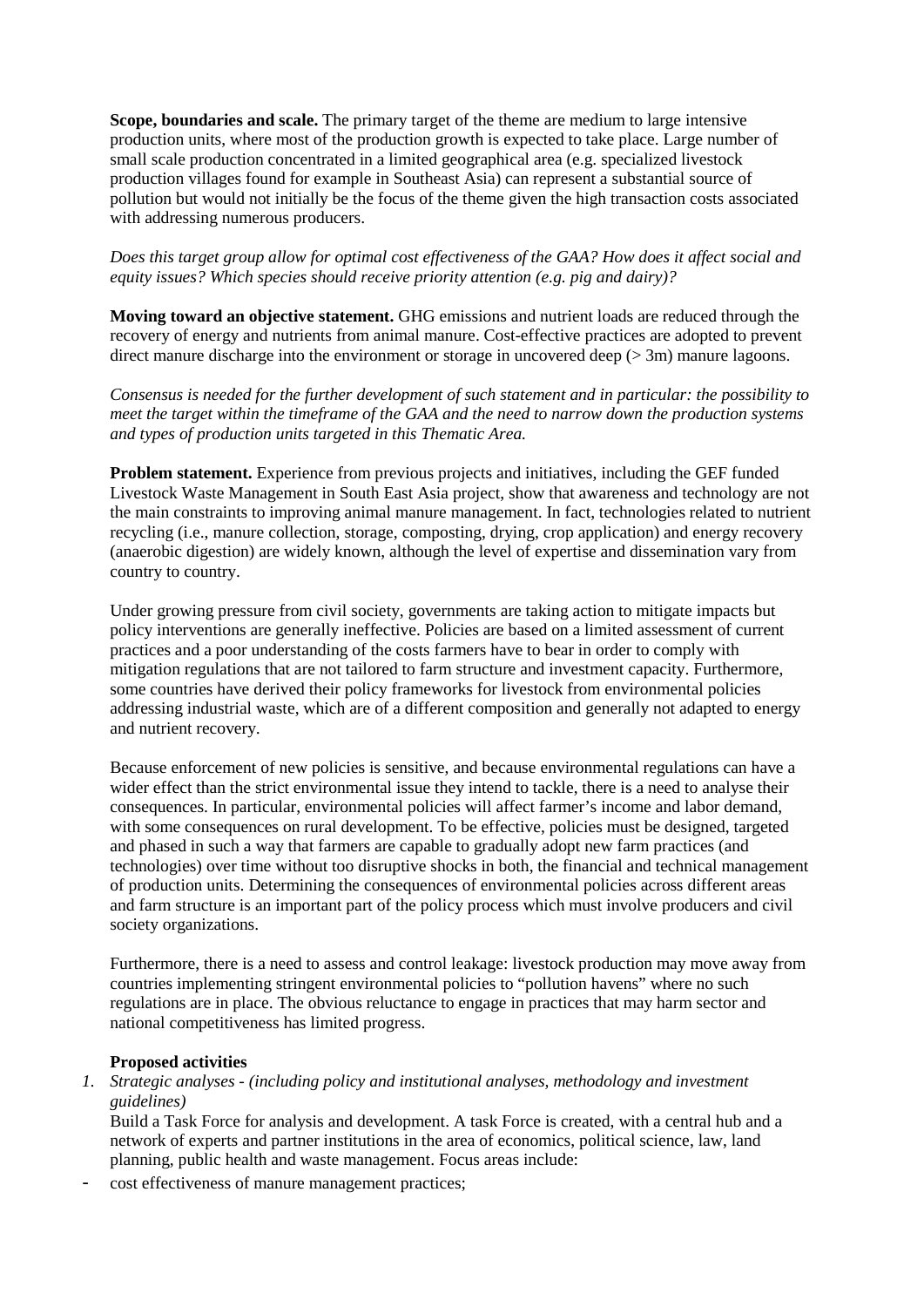- land use planning and zoning;
- tradeoffs between environmental, animal health and public health objectives related to manure management;
- constraints to the adoption of zero discharge strategy.
- *2. Generation and sharing of local and global knowledge, experiences, and practices through R&D, dialogue, and dissemination* As above.
- *3. Promotion of capacity building* Provide training in the area of policy analysis, policy formulation and consultation processes. Technology transfer in the area of manure management, with specific input from private sector and civil society organizations.
- *4. Support to the piloting of new approaches within the livestock sector systems, stakeholders, and related value chains to test, validate, and transfer practices: and* Support policy development at national level. Provide specific analytical support to the less affluent countries participating in the project. Provide grants for the piloting and dissemination of novel manure management options, in the less affluent countries.
- *5. Advocacy, including the promotion of sustainable livetock sector development within existing intergovernmental and other processes.* Communication on the sector's "zero discharge" objective.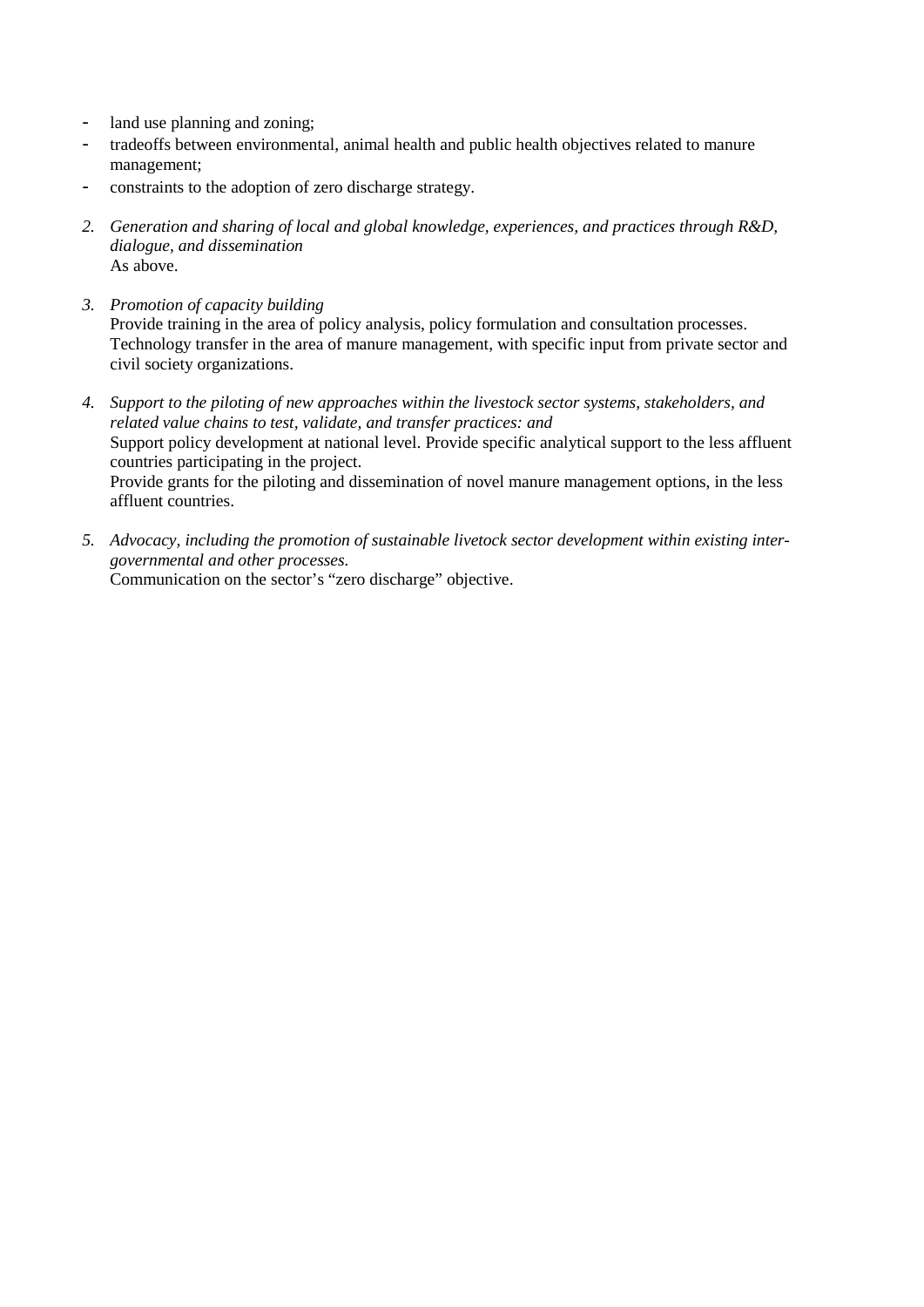#### **Issues and Options –** *A Global Agenda of Action's Business plan*

Like any start-up, the Global Agenda of Action needs a business plan. Whilst the Brasilia meeting developed some key elements already, others remain to be defined. The main elements that any business plan needs to contain are the following: (i) Vision; (ii) Market Analysis, (iii) Strategy; (iv) Key products/services, (v) Operations/ structure/ coordination; (vi) Resources and allocation of resources.

In respect of the first four elements, the Brasilia meeting agreed the following:

(i) *Vision*: Sustainable livestock sector development which contributes to food and nutritional security - in a context of rapidly growing demand and resource scarcity -, enhances its contribution to broadbased economic growth, livelihoods and wellbeing of actors in the livestock sector, uses natural resources efficiently, recognizes regional diversity, and contributes to the health and welfare of human and animal populations.

(ii) *Market Analysis*: Despite recent growth in imput costs, growing populations, income gains and urbanization ensure that livestock remains one of the fastest growing sub-sectors of agriculture, and the largest user of agricultural land, directly as pasture and indirectly through the use of feed crops. In many emerging nations, livestock sector growth has been largely unbalanced and skewed toward intensive systems, and has often not been accompanied by necessary adjustments in sector policies, governance and investments. There are large performance gaps among systems and across systems, and while technical solutions are available, incentives for their application are often not well aligned. Moreover, the large potential for the provision of environmental services (carbon sequestration; biodiversity; water), has thus fare been largely ignored. If the necessary policy changes, adjustments in the regulatory frameworks, and supporting investments are made, however, large efficiency gains can be made and livestock sector growth can be more easily accomodated and contribute significantly to society's current and future environmental, social, economic and health objectives.

A Global Agenda of Action responds to the urgency and current lack of coherent action through the development of a stakeholder agreed Global Agenda of Action that targets improved resource use in the livestock sector resulting from changed practices by stakeholders (public, private, civil society, academia, research, international organizations), and from adoption, by the public and private sector, of guidance and recommendations to make livestock food value chains more sustainable.

A Global Agenda of Action covers all major livestock sector systems, stakeholders, and related value chains. It focuses on the improvement of resource-use efficiency in the global livestock sector to support livelihoods, long-term food security and economic growth while safeguarding other environmental and public health outcomes, factoring in regional differences, and linking to other related initiatives as appropriate.

#### *Why Global?*

Livestock performs many different functions (e.g. backbone of the rural economy; choice food of emerging middle classes; growth engine for trade; provide livelihoods; economic and entrepreneurship opportunities) and numerous tasks (e.g. waste converter; value addition from marginal lands; environmental services provider and biodiversity conservation; trade commodities; tool of agricultural expansion; food supply) in a wide range of countries and for many different sector actors.

Notwithstanding this diverse range of perceptions and roles, what increasingly unifies different countries and different sector stakeholders is the rising global nature of markets and value chains with the concomitant unification of sector norms, standards, and certification. In addition, growing resource scarcity (land, water, nutrients), climate change, sustainable food security, poverty and livelihoods which are global issues of growing concern, to which the livestock sector is closely linked, and which. can be addressed and solved efficiently only through the concerted action of all global stakeholders.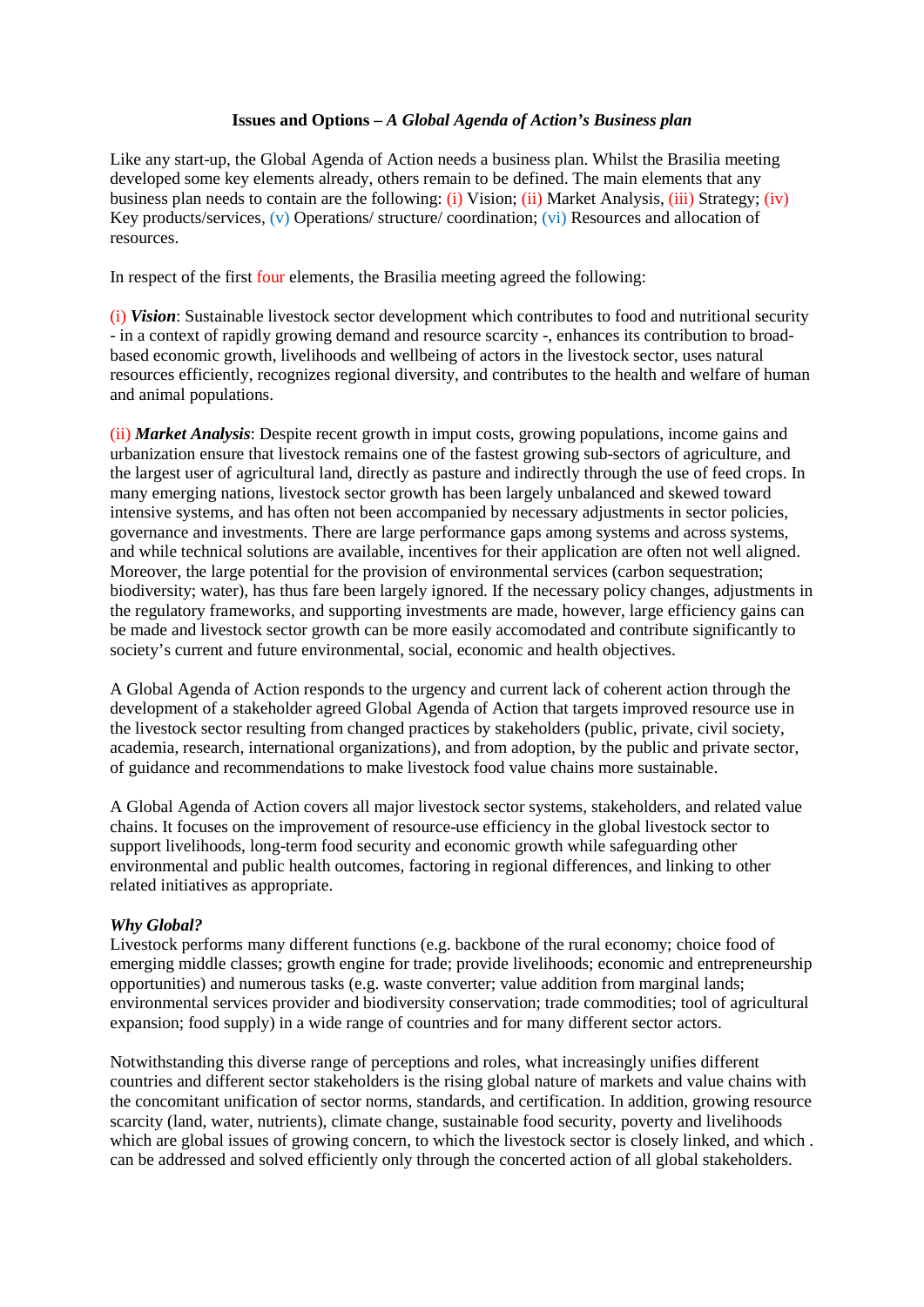# *Why join an Global Agenda of Action?*

Participation in a multi-stakeholder process such as a Global Agenda of Action, obviously carries a cost. It is hence important that the value-added of this investment is clear. The table below provides a rough overview of the value added that different stakeholder groups may obtain through a Global Agenda of Action

| Stakeholder group           | Potential value-added                            |
|-----------------------------|--------------------------------------------------|
| Public sector               | Informed policy making; align incentives to      |
|                             | environmental outcomes; regulatory framework     |
| Private sector              | Image; cost savings; new business opportunities; |
|                             | industry standards                               |
| Civil society               | Advocacy; Access to policy makers; shape         |
|                             | research priorities                              |
| Academia/research           | Access to policy makers; research relevance;     |
|                             | societal embedding                               |
| International organizations | Coordinated action; relevance; deliver on        |
|                             | mandate                                          |

(iii) *Strategy*: A Global Agenda of Action aims to meet the expressed demand for concerted action through the establishment of a multi-stakeholder process build on broad-based, voluntary and informal stakeholder commitment to act towards the improvement of resource use efficiency in the livestock sector. It will support the capacity for autonomous action by stakeholders through the establishment of routines, networks, partnerships and communities of practice to help design an agreed response to the urgent questions as to how the global livestock sector can play a sustainable role in food security and equitable economic development in an increasingly resource-constrained, urbanising and more affluent world. It is such multi-stakeholder consensus on a Global Agenda of Action thematic priorities and implementation modes will lead to coordinated collective and individual stakeholder action towards sustainable livestock sector development.

(iv) *Key products/services*: A Global Agenda of Action will deliver the follwoing key products and services (a) Strategic analyses, including policy and institutional analyses, methodology and investment guidelines development in support of sustainable livestock sector development; (b) Generation and sharing of local and global knowledge, experiences, and practices through research and development, dialogue, and dissemination; (c) Promotion of capacity building; (d) Support to the piloting of new approaches within livestock sector systems, stakeholders, and related value chains to test, validate, and transfer practices; and (e) Advocacy, including the promotion of sustainable livestock sector development within existing inter-governmental and other processes.

(v) *Operations / structure / coordination*: These mechanisms and their respective functions for a Global Agenda of Action need to be further defined as part of the current preparatory phase and need to clearly reflect its multi-stakeholder nature. The following 'structural' components were agreed during the Brasilia meeting:

- 1. Open multi-stakeholder platform and network All stakeholders including governments, private sector, civil society, academia and international organizations to seek consensus on the challenges the sector faces;
- 2. Steering committee Key stakeholder representation selected by and from the Multi-stakeholder platform and network (members possibly by caucus) to provide oversight on a Global Agenda of Action activities. For the preparatory phase of the Global Agenda of Action, an Interim Preparatory Committee (Netherlands, Brazil, New Zealand, (Ethiopia, (India), USA, China, Switzerland. WWF, GRSB, IMS, IFIF, IDF, IPC, AU/IBAR, ILRI supported by WB, FAO) was established to develop a proposal to constitute a Steering Committee at launch, facilitate next steps, and assist in the identification and definition of a funding strategy;
- 3. Global Agenda of Action Secretariat –Interim secretariat to stay with FAO until the Global Agenda of Action 'launch';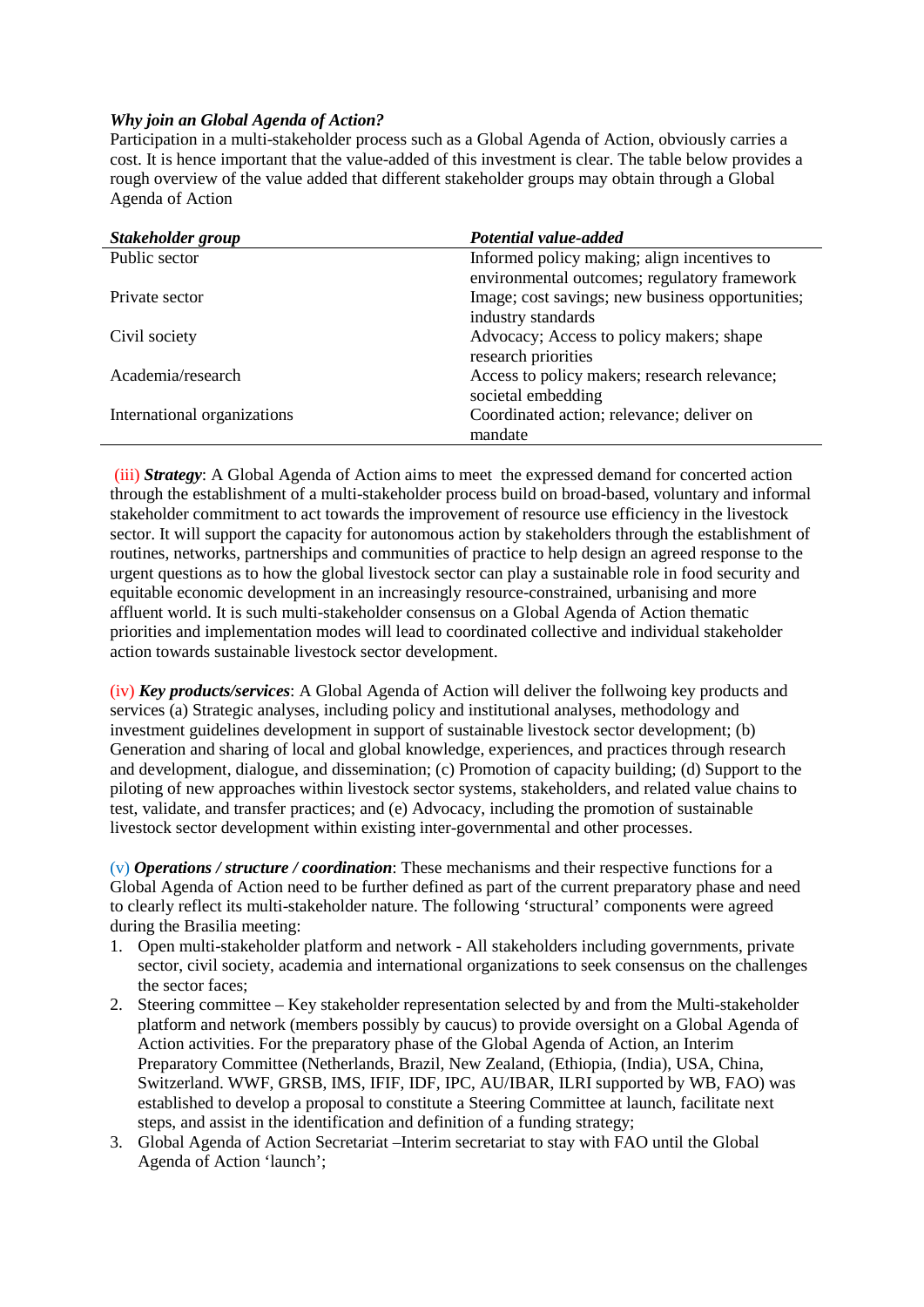The following *Issues and Options* with respect to a Global Agenda of Action's eventual structure and coordination require further discussion and agreement

The need for:

- 4. Steering/Advisory committee (SC);
- 5. An independent chair / Ambassador;
- 6. Think Tanks / Expert panels
- 7. Action programmes Task Forces;
- 8. A Global Agenda of Action-Secretariat;
- 9. Formalization and legal status;

What we are proposing for discussion:

# **A tentative structure for an Agenda of Action**



Ad. 4. SC – Key stakeholder representation selected by and from the Multi-stakeholder platform and network (members possibly by caucus) to guide, approve and monitor a Global Agenda of Action activities. Additional tasks that may be considered for the SC are: (i) review, comment on and approve the Agenda of Action's outputs, including methodologies, databases and communication plans and materials; (ii) approve the agenda, venue and timing of the Multi-stakeholder platform meetings; (iii) take into consideration the comments and suggestions made by multi-stakeholder platform members, e.g. during meetings and take action as appropriate; (iv) provide advice on the technical support and coordination provided by the Secretariat; and (v) assess the result of the action programmes and makes recommendations for further activities.

The SC is proposed to selected by caucus and to be composed of: (i) 5 country representatives (including donors); 2 private sector branch organisation representatives; 2 international civil society /NGO representatives; 2 International academia/research representatives; 2 international organisation representatives; and 1 FAO staff member as an *ex officio* member of the SC. Approval by consensus will be the basis for decision-making. If no consensus is found, decision will be made by a onemember-one-vote, voting process.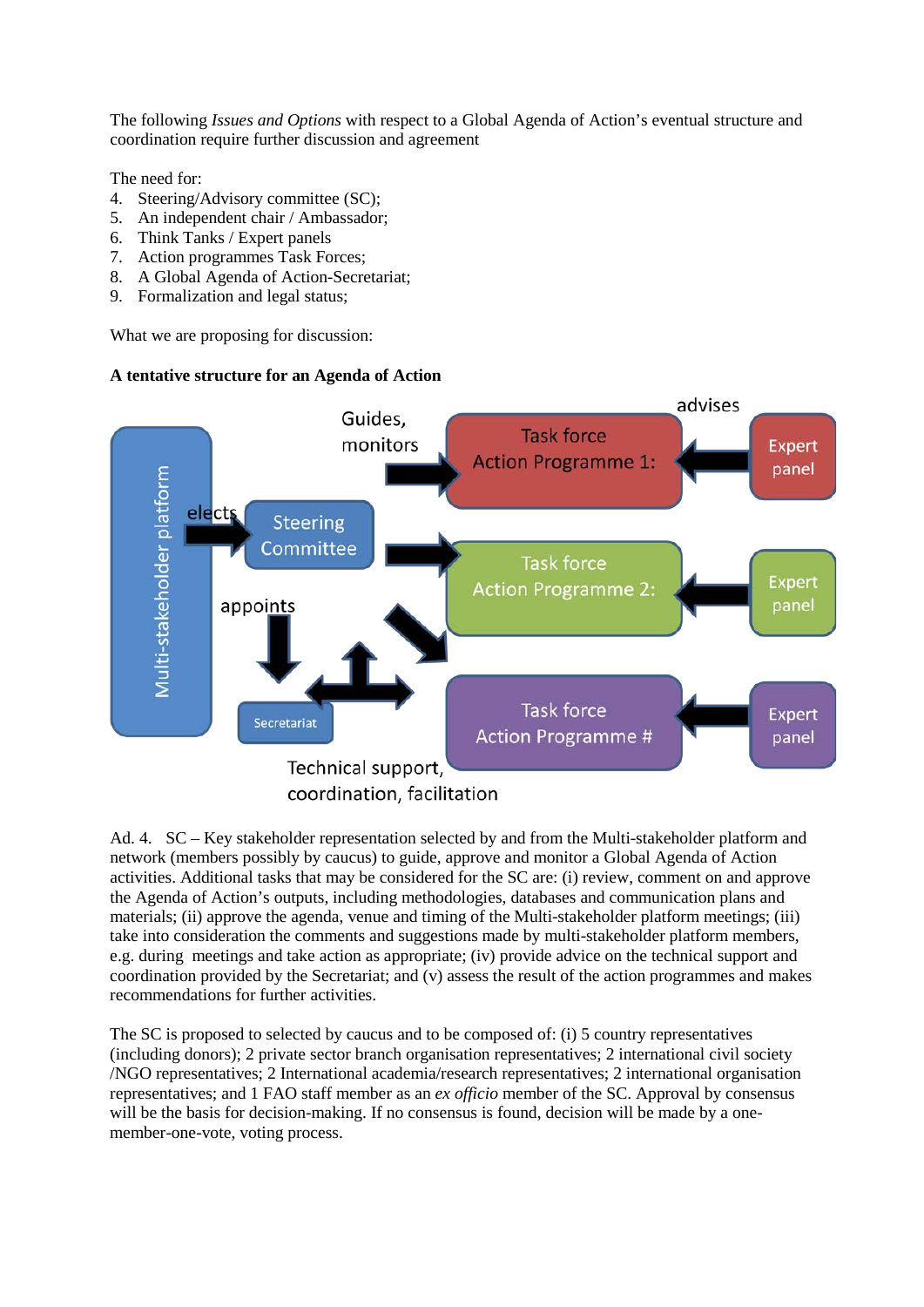The FAO staff member will serve as chairperson of the SC during the first year following the launch of the Global Agenda. After this period, the chair will rotate on a yearly basis among (i) countries; (ii) private sector and (ii) NGOs and CSOs, and be elected by the SC members.

The SC will meet twice a year, with meetings organized back to back with the Multi-stakeholder platform meetings when possible. The SC will be supported by a secretariat that will prepare a report after each of these meetings.

Ad 5. Does and Agenda of Action need an independent chair? If so, what would be the characteristics and tasks of such an Ambassador? A 'senior' statesperson without vested interests to promote the Agenda of Action in diverse fora, meetings and processes? The alternative would be a rotating chair among stakeholder groups

Ad. 6 Think Tanks / Expert panels- Panels of high level specialists, for independent analyses and foresight on the thematic foci identified and agreed during the preparatory phase. At this initial stage such expert panels will further develop the Action Programmes for the selected thematic foci. A strict peer review mechanism could be one feature of oversight for this function. Sub-contracting this function to an independent think tank, such as, for example, a university would be another possibility.

Ad. 7 Action programme Task Forces will consist of the representatives of the multi-stakeholder platform members that are directly involved in the implementation of joint or autonomous activities that are an integral part of the action programmes for the selected thematic foci. At this initial stage the Task Forces will finalize the specific Action Programmes for the selected thematic foci in direct collaboration with the expert panels.

Ad. 8 A Global Agenda of Action-Secretariat for coordination, knowledge management and capacity building. Proposed to be based at FAO, the Secretariat will coordinate and provide technical input to the activities of the Agenda of Action. In particular, the Secretariat will (i) be responsible for the coordination and implementation of work plans; (ii) provide technical advice and collect, collate and disseminate information; (iii) report to the SC on progress; and (iv) provide administrative support to project implementation and organize the different multi-stakeholder platform meetings.

Ad. 9 Formalization and legal status: How will decisions taken at the Phuket meeting be 'formalized'? Do we need formalized agreements? Statements of intent or contract? What would be the best manner to galvanize commitments?

*Is this an appropriate structure? Should it be made simpler? What are the other options that could be considered without losing the essential multi-stakeholder emphasis?*

*Who can and should be members of each of these governance structures? What criteria should be used?*

*Is this the correct form? What other forms could be considered?*

*If a secretariat is required, where should it be hosted?*

*Will it be necessary to give a Global Agenda of Action Agenda 'legitimacy' through some form of legal status?'If so, what would be the best way of achieving this?*

(vi) *Resources and allocation of resources*: Investment into the global promotion of a Global Agenda of Action could be sought from platform members, membership fees, network fees, or through grant applications. A broader network of professionals can help shape the agenda through in-kind contributions.